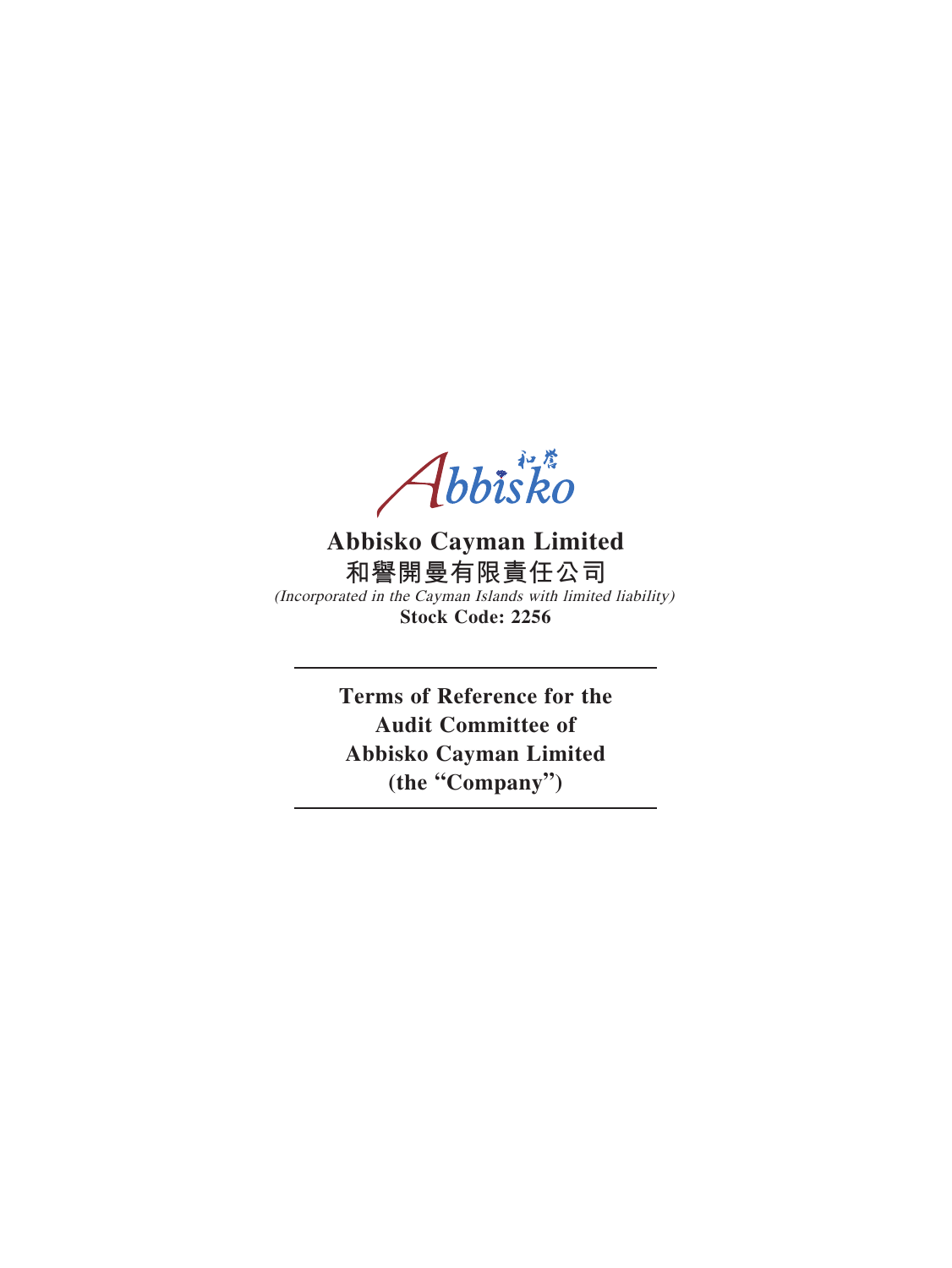## **Definitions**

1. For the purposes of these terms of reference (the "**Terms**"):

**Audit Committee** means the audit committee established by the resolution of the Board in accordance with clause 2 of these Terms.

**Board** means the board of directors of the Company.

**Chief Financial Officer** means the senior officer of the Company responsible for financial management as appointed by the Board from time to time.

**Company Secretary** means any one of the joint company secretaries of the Company.

**Directors** means the directors of the Board.

**Group** means the Company and its subsidiaries and associated companies at the relevant time or, where the context so requires, in respect of the period before the Company became the holding company of its present subsidiaries and associated companies, the present subsidiaries and associated companies of the Company or the businesses operated by its present subsidiaries and associated companies or (as the case may be) its predecessor.

**Listing Rules** mean the Rules Governing the Listing of securities on The Stock Exchange of Hong Kong Limited (as amended from time to time).

**Senior Management** means the chairperson, chief executive officer, chief scientific officer, chief financial officer and chief technology officer and any other officers of the Company appointed by the Board from time to time; any other officers of the Company whose remuneration package is, or is proposed to be, more favourable than that of any officer appointed by the Board; and any other employees of the Company as may be determined by the Company's Remuneration Committee as part of senior management.

**Shareholders** means the shareholders of the Company.

**Stock Exchange** means The Stock Exchange of Hong Kong Limited.

#### **Constitution**

2. The Audit Committee was established by resolutions of the Board on September 16, 2021.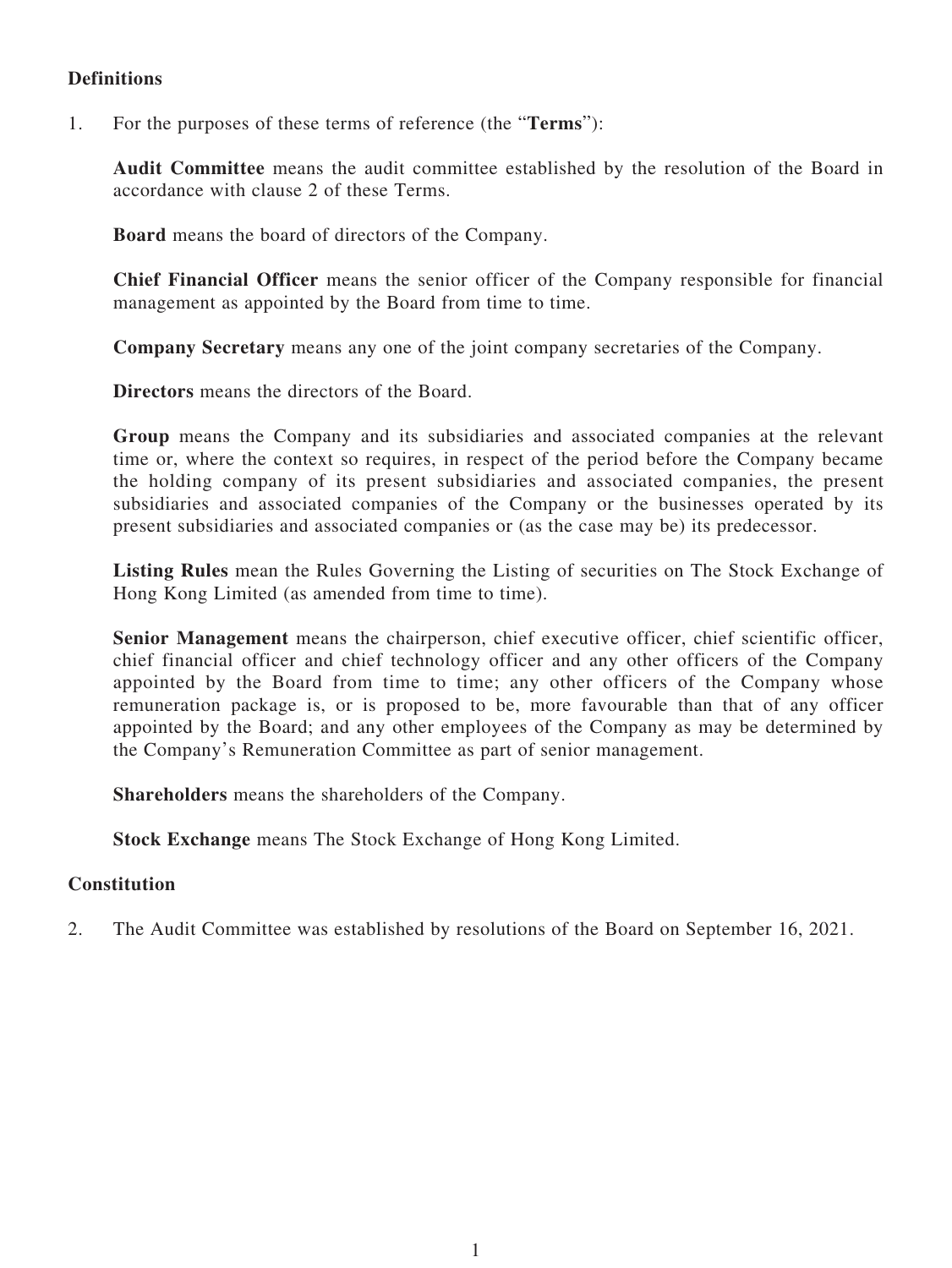## **Membership**

- 3. The members of the Audit Committee shall be appointed by the Board from amongst the non-executive Directors and shall consist of not less than three members, a majority of whom should be independent non-executive Directors and at least one of whom should be an independent non-executive Director with appropriate professional qualifications or accounting or related financial management expertise as required by the Listing Rules. The quorum of an Audit Committee meeting shall be any two members of the Committee one of whom must be an independent non-executive Director.
- 4. A former partner of the Company's existing auditing firm shall be prohibited from acting as a member of the Audit Committee for a period of two years from the date of his ceasing:
	- (a) to be a partner of the firm; or
	- (b) to have any financial interest in the firm, whichever is the later.
- 5. The chairperson of the Audit Committee shall be appointed by the Board and must be an independent non-executive Director.

#### **Attendance at meetings**

6. The Chief Financial Officer, the head of internal audit of the Company and a representative of the external auditors shall normally attend meetings. However, at least once a year the Audit Committee shall meet with the external and internal auditors without the executive Directors present.

#### **Frequency and procedure of meetings**

- 7. Unless otherwise stated herein, the meetings are governed by the provisions contained in the Company's Articles of Association for regulating the meeting and proceedings of Directors.
- 8. Meetings shall be held not less than twice a year. The external auditors may request a meeting if they consider that one is necessary.
- 9. The Company Secretary shall be the secretary of the Audit Committee.
- 10. An agenda and accompanying board papers should be sent in full to all Directors in a timely manner and at least 3 days before the intended date of a meeting of the Audit Committee (or other agreed period).
- 11. Senior Management should be responsible for providing sufficient information to the Audit Committee in a timely manner to facilitate the making of informed decision. Where more detailed and complete information is requested from the Senior Management, the respective Director shall make further inquiries if needed. The Board or individual Director(s) can contact the Senior Management individually and independently.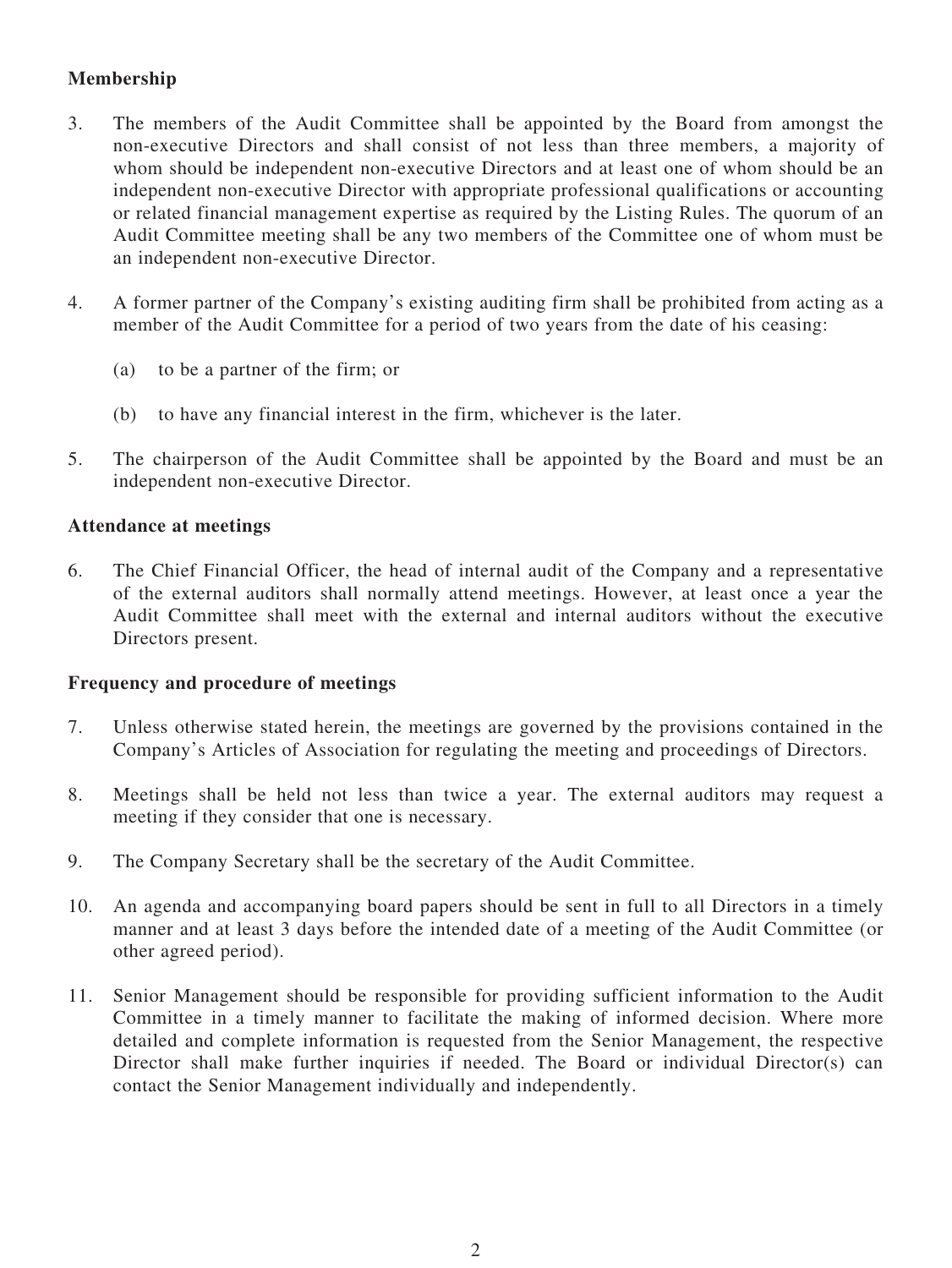## **Annual General Meeting**

- 12. The chairperson of the Audit Committee shall attend the Company's annual general meeting and be prepared to respond to any Shareholders' question on the Audit Committee's activities.
- 13. If the chairperson of the Audit Committee is unable to attend an Annual General Meeting of the Company, he/she shall arrange for another member of the Committee, or failing this, his/her duly appointed delegate, to attend in his/her place. Such person shall be prepared to respond to any shareholder questions on the Audit Committee's activities.

### **Authority**

- 14. The Audit Committee is authorised by the Board to investigate any activity within its terms of reference. It is authorised to seek any information it requires from any employee and all employees are directed to co-operate with any request made by the Audit Committee.
- 15. The Audit Committee is authorised by the Board to obtain outside independent professional advice and to secure the attendance of outsiders with relevant experience and expertise, at the company's expense, if it considers this necessary. The Audit Committee shall be exclusively responsible for establishing the selection criteria, selecting, appointing and setting the terms of reference for any external auditors who advises the Audit Committee.

#### **Duties**

16. The duties of the Audit Committee shall include:

### Relationship with the Company's auditors

- (a) making recommendation to the Board on the appointment, reappointment and removal of the external auditor, and to approve the remuneration and terms of engagement of the external auditor, and to consider any questions of resignation or dismissal of that auditor;
- (b) reviewing and monitoring the external auditor's independence and objectivity and the effectiveness of the audit process in accordance with applicable standards;
- (c) developing and implementing policy on the engagement of an external auditor to supply non-audit services and report to the Board, identifying and making recommendations on any matters in respect of which it considers that action or improvement is needed;
- (d) discussing with the external auditor before the audit commences, the nature and scope of the audit, and ensure co-ordination where more than one audit firm is involved;
- (e) discussing problems and reservations arising from the interim and final audits, and any matters the external auditor may wish to discuss (in the absence of Senior Management where necessary);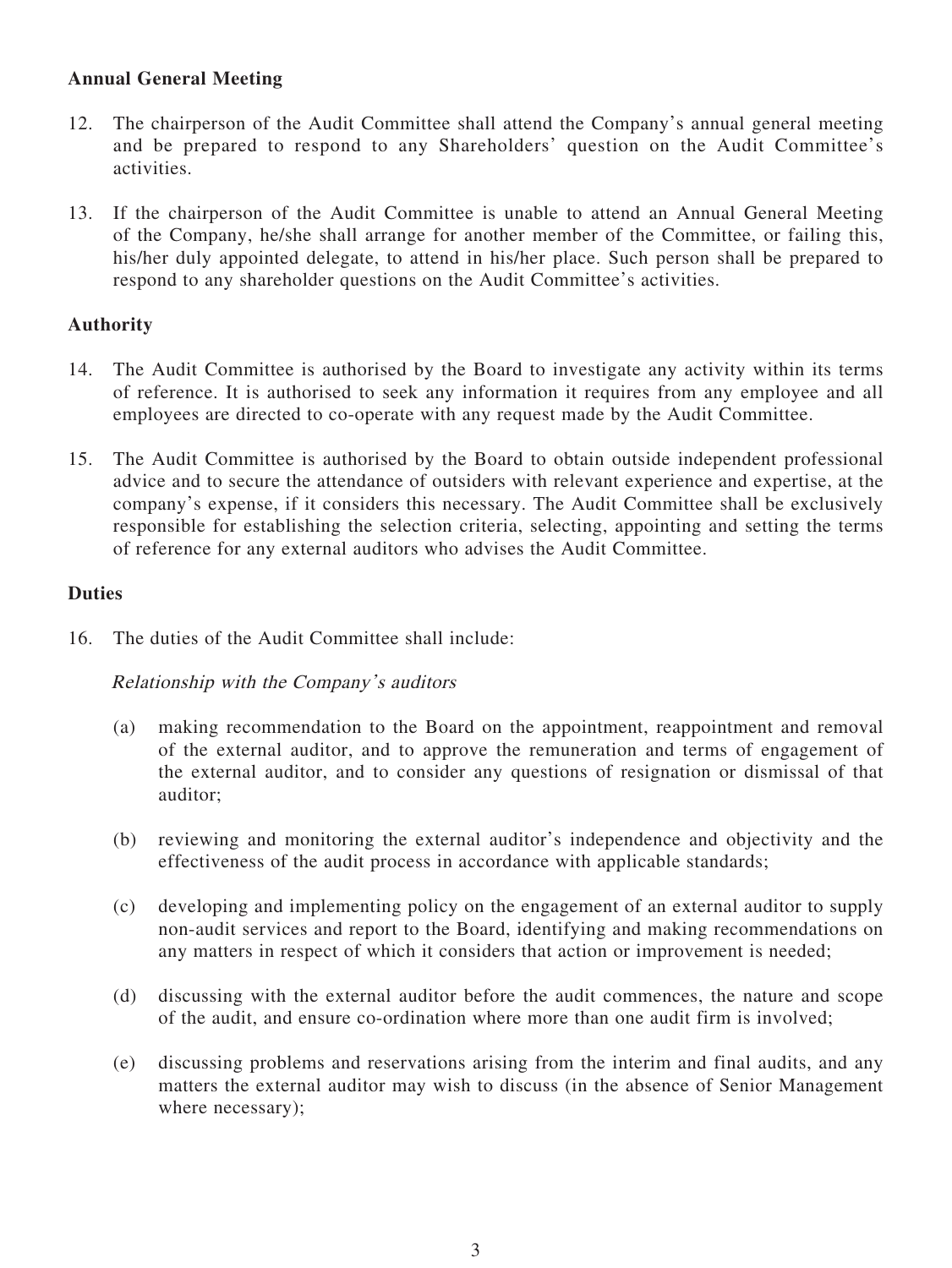### Review of financial information of the Company

- (f) monitoring integrity of financial statements, annual report and accounts, half-year report and, if prepared for publication, quarterly reports, and to review significant financial reporting judgements contained in them. In reviewing these reports before submission to the Board, the Audit Committee should focus particularly on:–
	- (i) any changes in accounting policies and practices;
	- (ii) major judgmental areas;
	- (iii) significant adjustments resulting from audit;
	- (iv) the going concern assumptions and any qualifications;
	- (v) compliance with accounting standards; and
	- (vi) compliance with any requirements from the Stock Exchange and any legal requirements in relation to financial reporting;
- (g) In regard to (f) above:–
	- (i) liaising with the Board, Senior Management and the person appointed as the Company's qualified accountant;
	- (ii) meeting, at least twice a year, with the Company's auditors; and
	- (iii) considering any significant or unusual items that are, or may need to be, reflected in such financial statements, reports and accounts and giving due consideration to any matters that have been raised by the Company's qualified accountant, compliance officer or auditors;

Oversight of the Company's financial reporting system and internal control procedures

- (h) reviewing the Company's financial controls and, unless expressly addressed by a separate Board risk committee or by the Board itself, reviewing the Company's risk management and internal control systems;
- (i) discussing the risk management and internal control system with the Senior Management and to ensure that the Senior Management has performed its duties in establishing and maintaining effective systems, including adequacy of resources, staff qualifications and experience, training programmes and budget of the Company's accounting and financial reporting function;
- (j) considering major investigations findings on risk management and internal control matters as delegated by the Board or on its own initiative and Senior Management's response to those findings;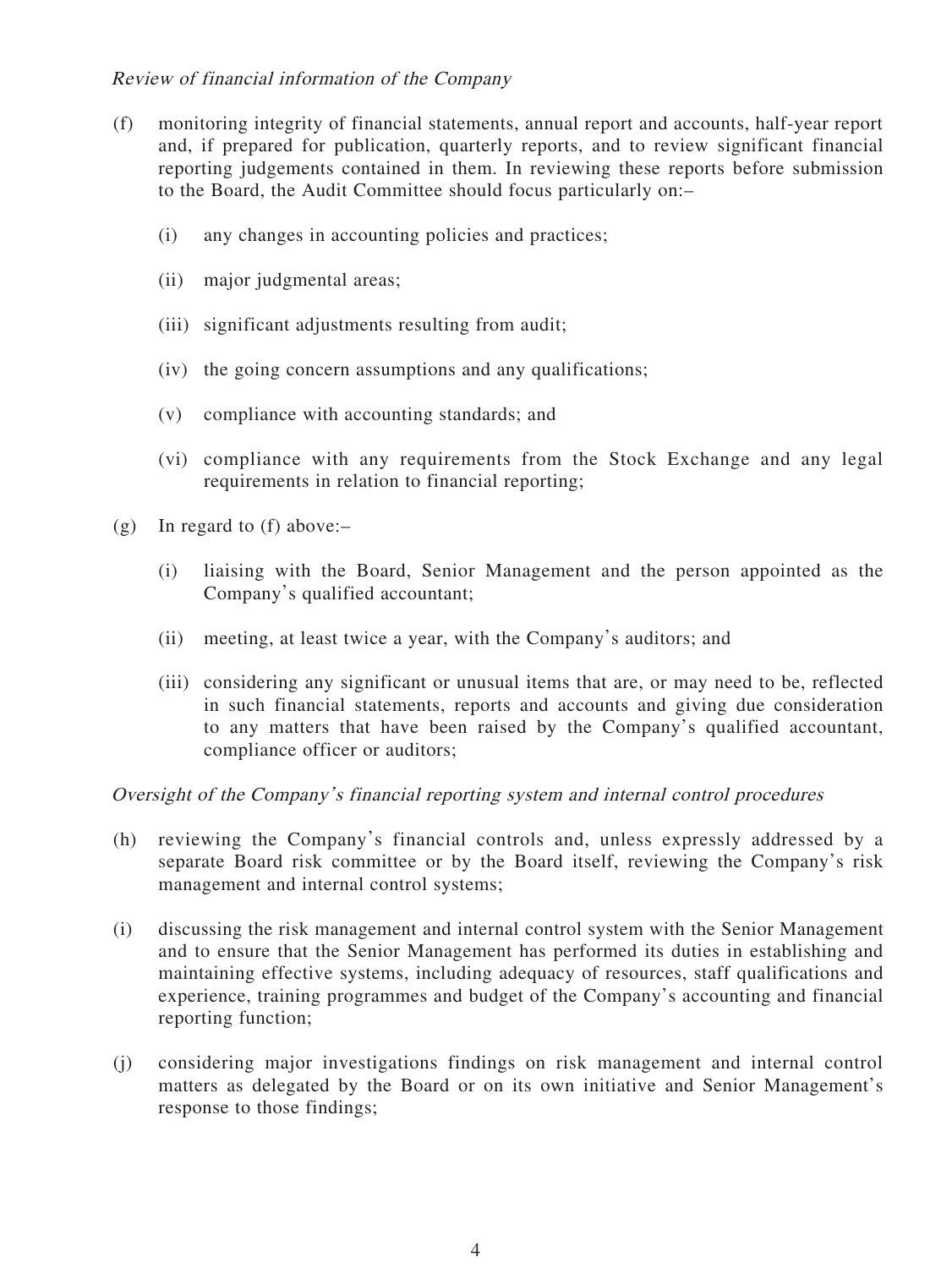- (k) where an internal audit function exists, ensuring co-ordination between the internal and external auditors, and to ensure that the internal audit function is adequately resourced and has appropriate standing within the Company, and to review and monitor its effectiveness;
- (l) reviewing the Group's financial and accounting policies and practices;
- (m) reviewing the external auditor's management letter, any material queries raised by the auditor to Senior Management about accounting records, financial accounts or systems of control and Senior Management's response;
- (n) ensuring that the board will provide a timely response to the issues raised in the external auditor's management letter;
- (o) reporting to the board on the matters set out in these Terms;
- (p) reviewing arrangements employees of the Company can use, in confidence, raise concerns about possible improprieties in financial reporting, internal control or other matters and to ensure that proper arrangements are in place for fair and independent investigation of these matters and for appropriate follow-up action;
- (q) acting as the key representative body for overseeing the Company's relation with the external auditor;
- (r) establishing a whistle-blowing policy and system for employees of the Company and those who deal with the Company (e.g. customers and suppliers) to raise concerns, in confidence, with the Audit Committee about possible improprieties in any matter related to the Company; and
- (s) considering any other topics, as defined by the Board.

#### **Failure to reach an agreement regarding external auditors**

17. Where the Board has taken a different view from the Audit Committee regarding the selection, appointment, resignation or dismissal of the external auditors, the Audit Committee shall submit a statement to the Company explaining its recommendation, which statement will be disclosed by the Company in the Corporate Governance Report in accordance with Appendix 23 of the Listing Rules.